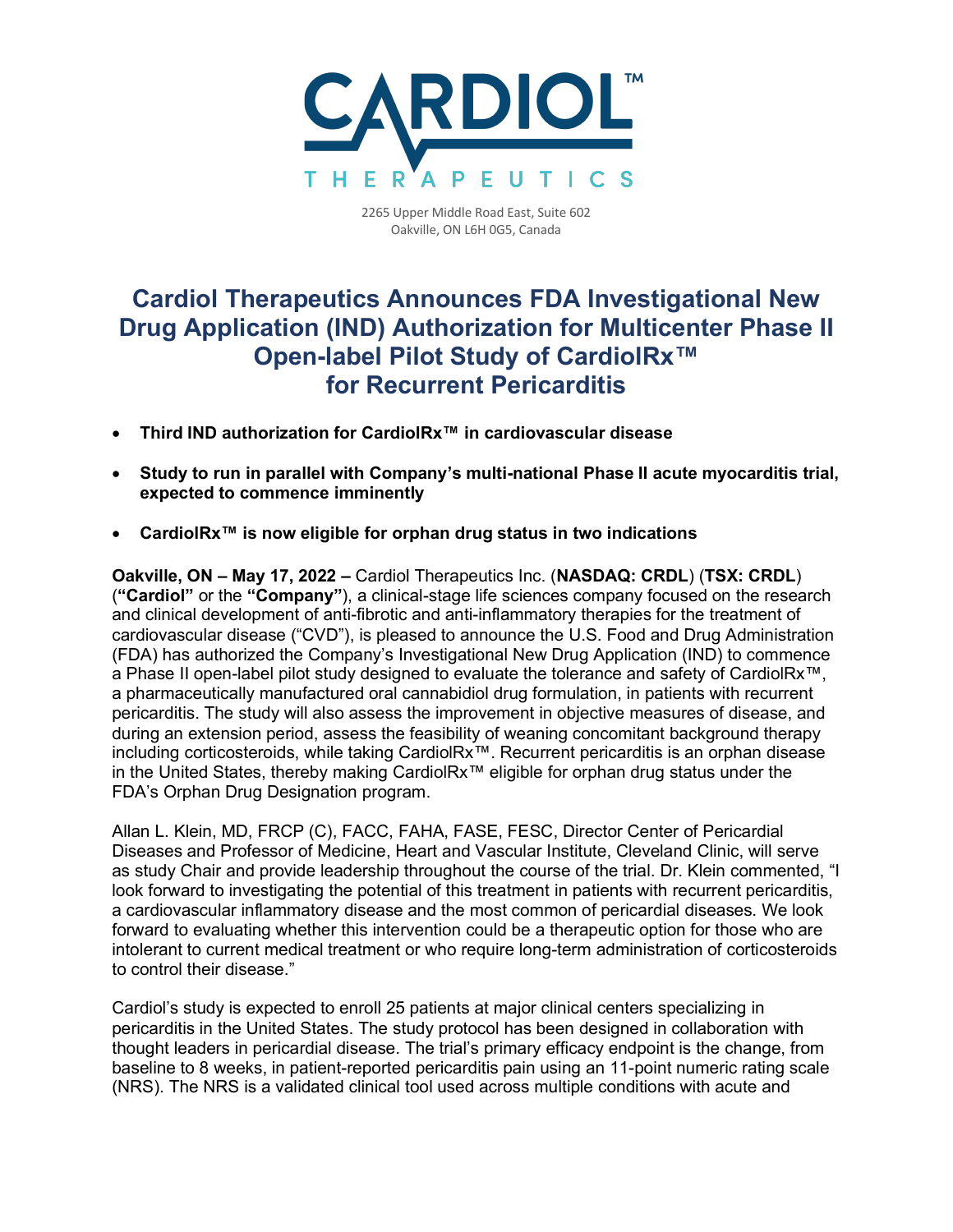chronic pain, including previous studies of recurrent pericarditis. Secondary endpoints include the pain score after 26 weeks of treatment, and changes in C-reactive protein (CRP).

"We are pleased that Dr. Klein will provide his expertise and leadership to Cardiol's study, and his contributions thus far with respect to protocol design and facilitating clinical trial site recruitment have been invaluable," commented Dr. Andrew Hamer, Cardiol's Chief Medical Officer. "We believe there is a significant opportunity to develop a new oral, well tolerated therapy for treating recurrent pericarditis to prevent multiple recurrences, for colchicine refractory, intolerant, and contraindicated patients, as well as steroid-dependent patients. With IND authorization now in place, we look forward to ramping up initiation of this important study. We also anticipate benefiting from the clinical trial infrastructure already established for our multi-national acute myocarditis study, which is expected to commence patient enrollment imminently."

Pericarditis refers to inflammation of the pericardium – the membrane, or sac, that surrounds the heart. Symptoms include debilitating chest pain, shortness of breath, and fatigue, which result in physical limitations, reduced quality of life, emergency department visits, and hospitalizations. Causes of pericarditis can include infection (e.g., tuberculosis), systemic disorders such as autoimmune and inflammatory diseases, cancer, and post-cardiac injury syndromes. Based on time of presentation, acute pericarditis is a symptomatic event lasting less than four to six weeks, the diagnosis of which is based on meeting two of four criteria: chest pain; pericardial rub; electrocardiogram changes; and new or worsening pericardial swelling. Elevation of inflammatory markers such as CRP, and evidence of pericardial inflammation by an imaging technique (computed tomography scan or cardiac magnetic resonance) may help the diagnosis and the monitoring of disease activity. Although generally self-limited and not lifethreatening, acute pericarditis is diagnosed in 0.2% of all cardiovascular in-hospital admissions and is responsible for 5% of emergency room admissions for chest pain in North America and Western Europe.

Recurrent pericarditis is the reappearance of symptoms after a symptom-free period of at least 4–6 weeks following an episode of acute pericarditis. These recurrences appear in 15% to 30% of acute cases and usually within 18 months. Further, up to 50% of patients with a recurrent episode of pericarditis experience more recurrences. Standard first-line medical therapy consists of non-steroidal anti-inflammatory drugs or aspirin with or without colchicine. Corticosteroids such as prednisone are second-line therapy in patients with continued recurrence and inadequate response to conventional therapy. Recently a potent subcutaneously injected interleukin-1 inhibitor has been approved by the FDA for patients with recurrent pericarditis; however, this immunosuppressant is primarily used in patients with a third or fourth recurrence.

The U.S. Orphan Drug Designation program was created to provide the sponsor of a drug significant incentives, including seven-year marketing exclusivity and exemptions from certain FDA fees, to develop treatments for diseases that affect fewer than 200,000 people in the U.S. Products with Orphan Drug Designation also frequently qualify for accelerated regulatory review. The prevalence of recurrent pericarditis in the U.S. is estimated at 38,000. The program was successfully utilized to support the first FDA approval of cannabidiol for the treatment of rare pediatric epilepsy syndromes. Cardiol believes there is a similar opportunity to develop its oral CardiolRx™ formulation as an orphan drug for the treatment of recurrent pericarditis.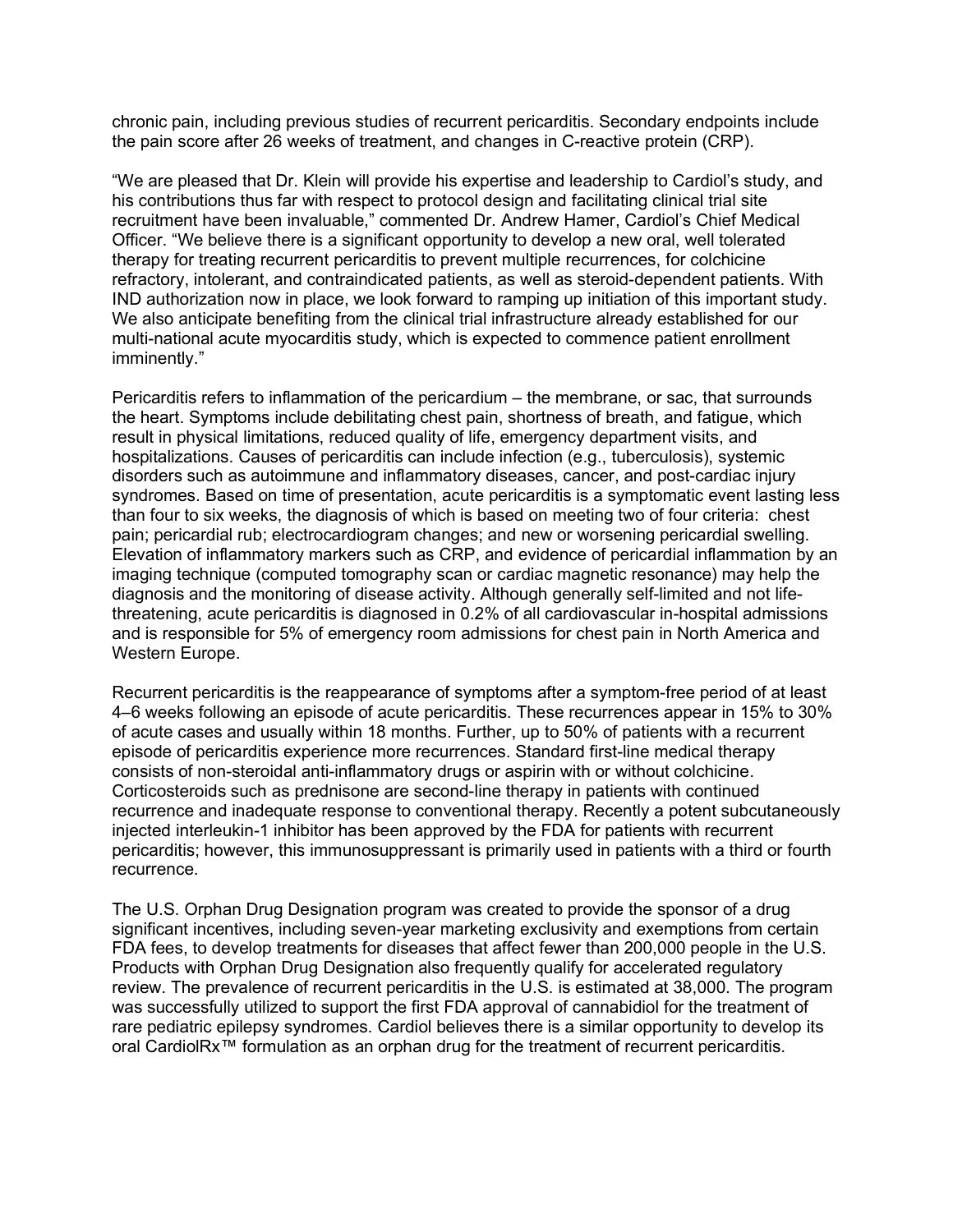## **About Cardiol Therapeutics**

Cardiol Therapeutics Inc. (NASDAQ: CRDL) (TSX: CRDL) is a clinical-stage life sciences company focused on the research and clinical development of cannabidiol as an anti-fibrotic and anti-inflammatory therapy for the treatment of cardiovascular disease ("CVD"). The Company's lead product candidate, CardiolRx™, is a pharmaceutically produced oral cannabidiol formulation that is being clinically developed for use in cardiovascular medicine. CardiolRx™ is currently being evaluated in a Phase II/III multi-national, randomized, doubleblind, placebo-controlled study (the *LANCER* trial). *LANCER* is designed to evaluate the efficacy and safety of CardiolRx™ as a cardioprotective therapy to reduce major cardiovascular and respiratory events in patients hospitalized with COVID-19 who have a prior history of, or risk factors for, CVD, and to investigate the influence CardiolRx™ has on key biomarkers associated with heart disease. Cardiol has also received IND authorization from the FDA to conduct a Phase II multi-national, randomized, double-blind, placebo-controlled trial designed to evaluate the efficacy and safety of CardiolRx™ in acute myocarditis (also an orphan indication), which remains an important cause of acute and fulminant heart failure in young adults and is a leading cause of sudden cardiac death in people less than 35 years of age. In addition, Cardiol is developing a subcutaneous formulation of CardiolRx™ for the treatment of fibrosis and inflammation in the heart that is associated with the development and progression of heart failure – a leading cause of death and hospitalization in the developed world, with associated healthcare costs in the U.S. exceeding \$30 billion annually.

For more information about Cardiol Therapeutics, please visit cardiolrx.com.

## *Cautionary statement regarding forward-looking information:*

*This news release contains "forward-looking information" within the meaning of applicable securities laws. All statements, other than statements of historical fact, that address activities, events, or developments that Cardiol believes, expects, or anticipates will, may, could, or might occur in the future are "forward-looking information". Forward looking information contained herein may include, but is not limited to, statements relating to the Company's intention that the pericarditis study run in parallel with the Company's myocarditis trial, which is expected to commence imminently; the fact that the pericarditis study is designed to evaluate the tolerance and safety of CardiolRx™; the point that the pericarditis study will also assess the improvement in objective measures of disease, and assess the feasibility of weaning concomitant background therapy including corticosteroids, while taking CardiolRx™; the fact that Allan L. Klein, MD, will serve as study Chair and provide leadership throughout the course of the trial; the possibility that CardiolRx™ may offer a therapeutic option in the patient population who are intolerant to current medical treatment or who require long-term administration of corticosteroids to control their disease; the expectation that the study will enroll 25 patients at major clinical centers specializing in pericarditis in the United States; the expectation that Cardiol will now ramp up for initiation of the study; the belief that the study will benefit from the infrastructure synergies, including streamlining of site contracting and activation; the belief there is a significant opportunity to develop a new oral, well tolerated, and safe therapy for treating recurrent pericarditis to prevent multiple recurrences, for colchicine refractory, intolerant, and contraindicated patients, as well as steroid dependent patient; the belief that there is a similar opportunity to develop the Company's oral CardiolRx™ formulation as an orphan drug for the treatment of recurrent pericarditis; the focus on developing innovative anti-inflammatory therapies for the treatment of cardiovascular disease; the completion of patient enrollment into the LANCER Phase II/III trial; the initiation of patient enrollment into the Phase II trial; and advancing the subcutaneous formulation of CardiolRx™ as a potential antifibrotic and anti-inflammatory therapy. Forward-looking information contained herein reflects the*